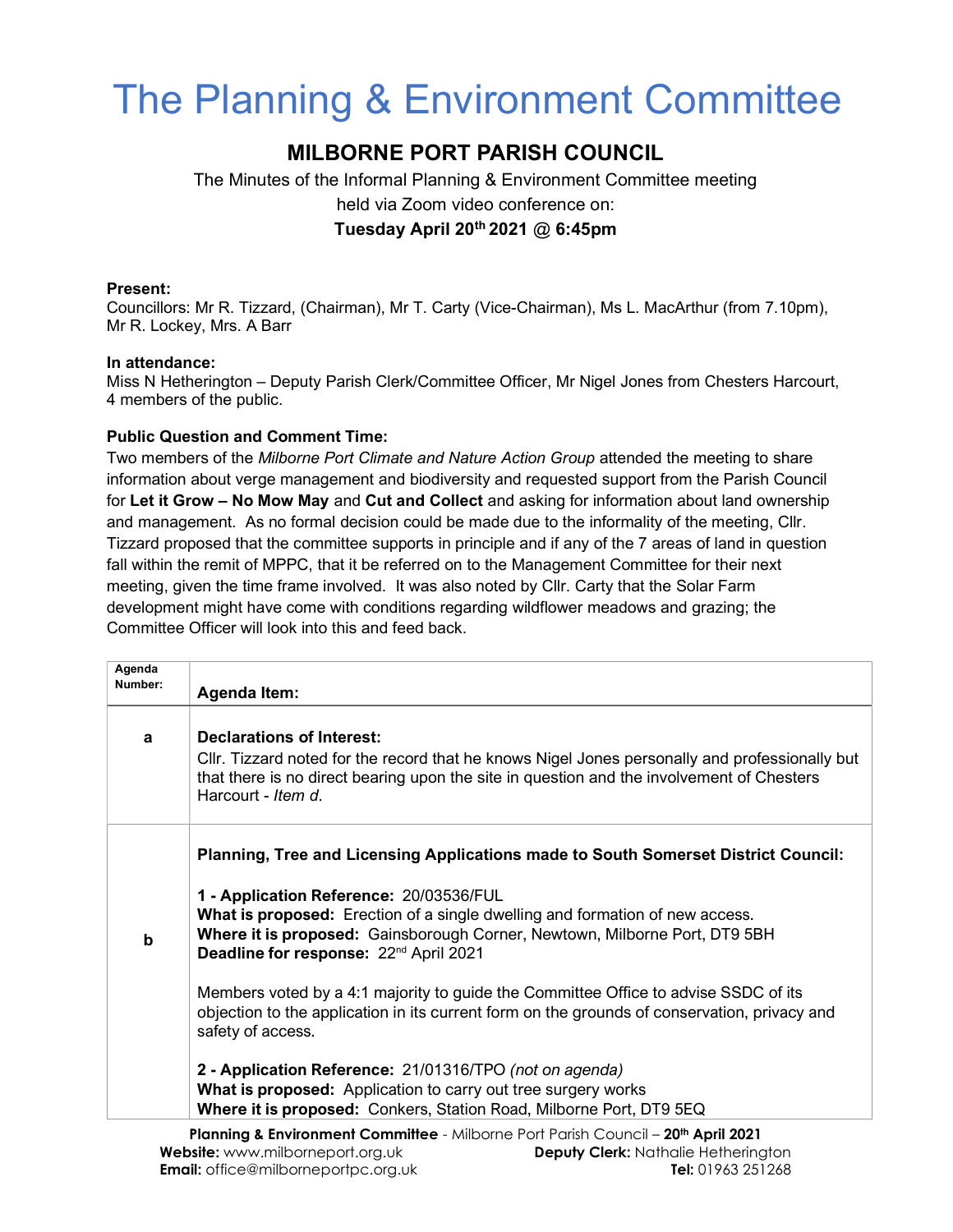|   | Deadline for response: none given                                                                                                                                                                                                                                                                                                                                                                                                                                                                                                                                                                                                                                                                                                                                                                                                     |
|---|---------------------------------------------------------------------------------------------------------------------------------------------------------------------------------------------------------------------------------------------------------------------------------------------------------------------------------------------------------------------------------------------------------------------------------------------------------------------------------------------------------------------------------------------------------------------------------------------------------------------------------------------------------------------------------------------------------------------------------------------------------------------------------------------------------------------------------------|
|   | No response required and none made.                                                                                                                                                                                                                                                                                                                                                                                                                                                                                                                                                                                                                                                                                                                                                                                                   |
|   | Note that two applications with a deadline before the meeting due to take place on $20th$ April<br>2021 had been responded to as properly resolved decisions in line with the Parish Council's<br>constitution:<br>On 6.4.21, 20/03582/COU, The Old Library, Milborne Port - support change of use<br>$\bullet$                                                                                                                                                                                                                                                                                                                                                                                                                                                                                                                       |
|   | On 7.4.21, 21/0056/HOU, 2 Plover Road, Milborne Port - support first floor extension                                                                                                                                                                                                                                                                                                                                                                                                                                                                                                                                                                                                                                                                                                                                                  |
| c | Fly-tipping in Old Bowden Way<br>The fly-tipping on private land either side of the footpath that goes through the woods is<br>unsightly and poses a threat to health and well-being, especially for children playing along this<br>footpath as some items are potentially dangerous with sharp/pointed edges. Members<br>agreed that this problem would be reported by the Committee Officer and by as many other<br>members as possible to Somerset County Council as a highways/footpath issue; if there is no<br>positive outcome, this committee will return to the subject to discuss options.                                                                                                                                                                                                                                  |
|   | Action: Committee Officer to send reporting link to all members                                                                                                                                                                                                                                                                                                                                                                                                                                                                                                                                                                                                                                                                                                                                                                       |
| d | Illustrative Layout - Chesters Harcourt/Development of land next to cemetery<br>Nigel Jones of Chesters Harcourt expanded on the details already provided to members of<br>the Illustrative Layout of possible development of land to the west of the cemetery. A site<br>meeting took place earlier this year that gave members an opportunity to share with Nigel<br>Jones ideas about how the community could benefit from such a development including<br>cemetery parking and access. Further ideas/adaptions were discussed and Nigel Jones will<br>return to this committee with an update. The initial planning application for this development<br>is likely to be submitted in June/July. Members were appreciative of Nigel Jones' attendance<br>and willingness to listen and respond to members' questions and concerns. |
| е | <b>Other Verbal Updates:</b><br>a) Current housing development applications<br>I. Redcliffe/Wheathill Lane (RT, TCar, TCam) - nothing to report<br>II. Station Road (RT, TCar, TCam) - nothing to report<br>III. Other recent news/information (All) - nothing to report<br>b) Community Hub (RT)<br>Cllr. Barr passed on a request that any developments be reported to the Village Hall for the<br>information of the management committee.<br>c) Neighbourhood Plan (TCar, TCam) – nothing to report<br>d) Construction Management of Active Sites (TCam) - nothing to report                                                                                                                                                                                                                                                      |
|   |                                                                                                                                                                                                                                                                                                                                                                                                                                                                                                                                                                                                                                                                                                                                                                                                                                       |